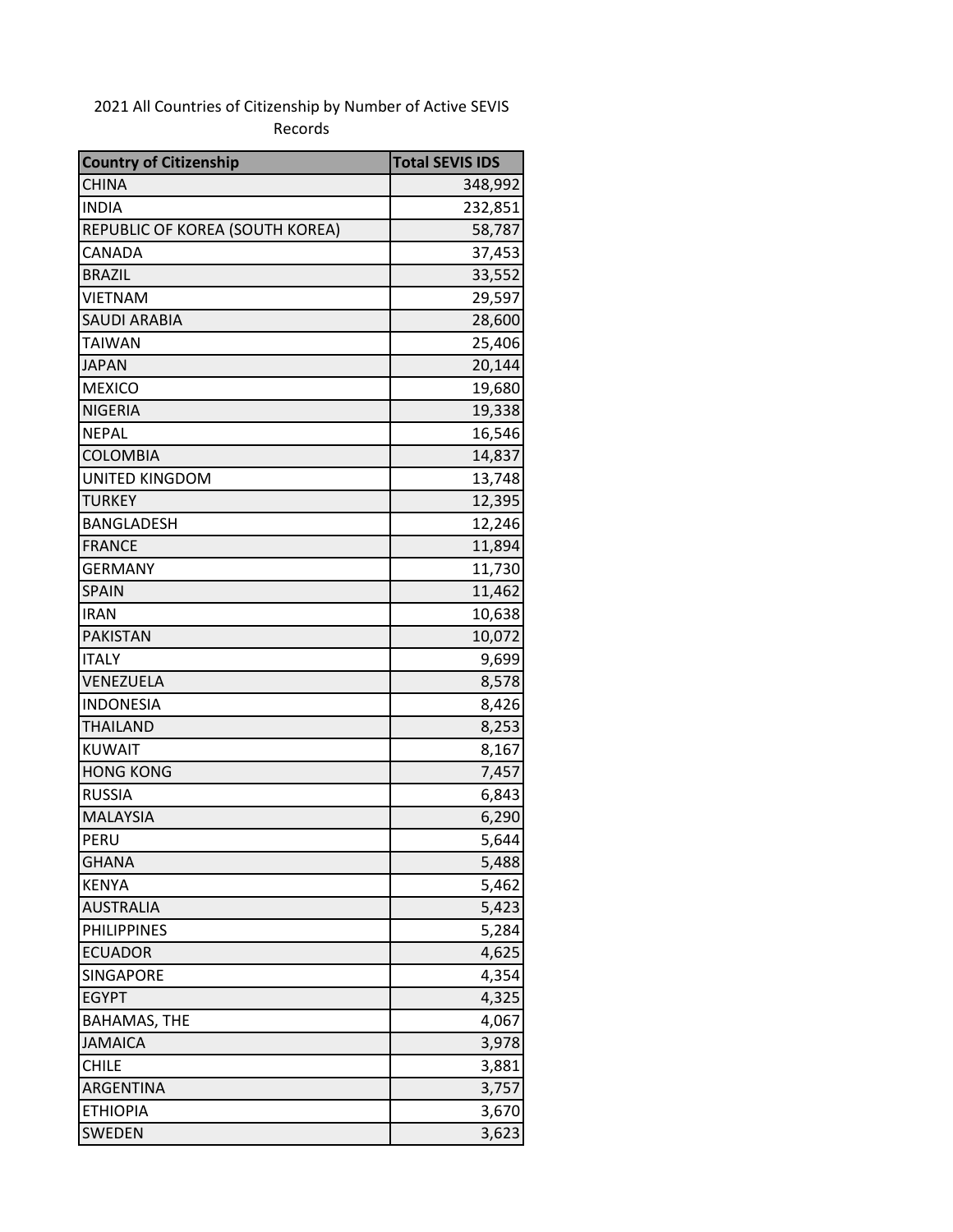| <b>NETHERLANDS</b>        | 3,445 |
|---------------------------|-------|
| <b>SOUTH AFRICA</b>       | 3,433 |
| <b>JORDAN</b>             | 3,370 |
| <b>SRI LANKA</b>          | 3,329 |
| <b>UKRAINE</b>            | 3,315 |
| KAZAKHSTAN                | 3,251 |
| <b>ISRAEL</b>             | 3,133 |
| <b>MONGOLIA</b>           | 3,124 |
| <b>POLAND</b>             | 3,086 |
| <b>PANAMA</b>             | 2,930 |
| <b>HONDURAS</b>           | 2,911 |
| SWITZERLAND               | 2,797 |
| <b>GREECE</b>             | 2,795 |
| <b>DOMINICAN REPUBLIC</b> | 2,709 |
| <b>BURMA</b>              | 2,677 |
| <b>OMAN</b>               | 2,654 |
| <b>NORWAY</b>             | 2,532 |
| <b>LEBANON</b>            | 2,098 |
| <b>BELGIUM</b>            | 2,011 |
| <b>NEW ZEALAND</b>        | 1,986 |
| <b>CONGO (KINSHASA)</b>   | 1,971 |
| <b>MOROCCO</b>            | 1,965 |
| ZIMBABWE                  | 1,906 |
| <b>RWANDA</b>             | 1,812 |
| UNITED ARAB EMIRATES      | 1,775 |
| <b>SERBIA</b>             | 1,715 |
| <b>BOLIVIA</b>            | 1,695 |
| <b>ALBANIA</b>            | 1,603 |
| <b>COSTA RICA</b>         | 1,597 |
| <b>COTE D'IVOIRE</b>      | 1,592 |
| <b>PORTUGAL</b>           | 1,591 |
| TRINIDAD AND TOBAGO       | 1,581 |
| <b>GUATEMALA</b>          | 1,494 |
| <b>EL SALVADOR</b>        | 1,464 |
| <b>IRELAND</b>            | 1,441 |
| <b>HAITI</b>              | 1,414 |
| <b>DENMARK</b>            | 1,335 |
| <b>CZECH REPUBLIC</b>     | 1,298 |
| CAMEROON                  | 1,254 |
| <b>AUSTRIA</b>            | 1,232 |
| <b>ROMANIA</b>            | 1,185 |
| <b>UGANDA</b>             | 1,171 |
| <b>TANZANIA</b>           | 1,123 |
| <b>HUNGARY</b>            | 1,046 |
| <b>UZBEKISTAN</b>         | 1,017 |
| CAMBODIA                  | 1,016 |
| <b>TUNISIA</b>            | 955   |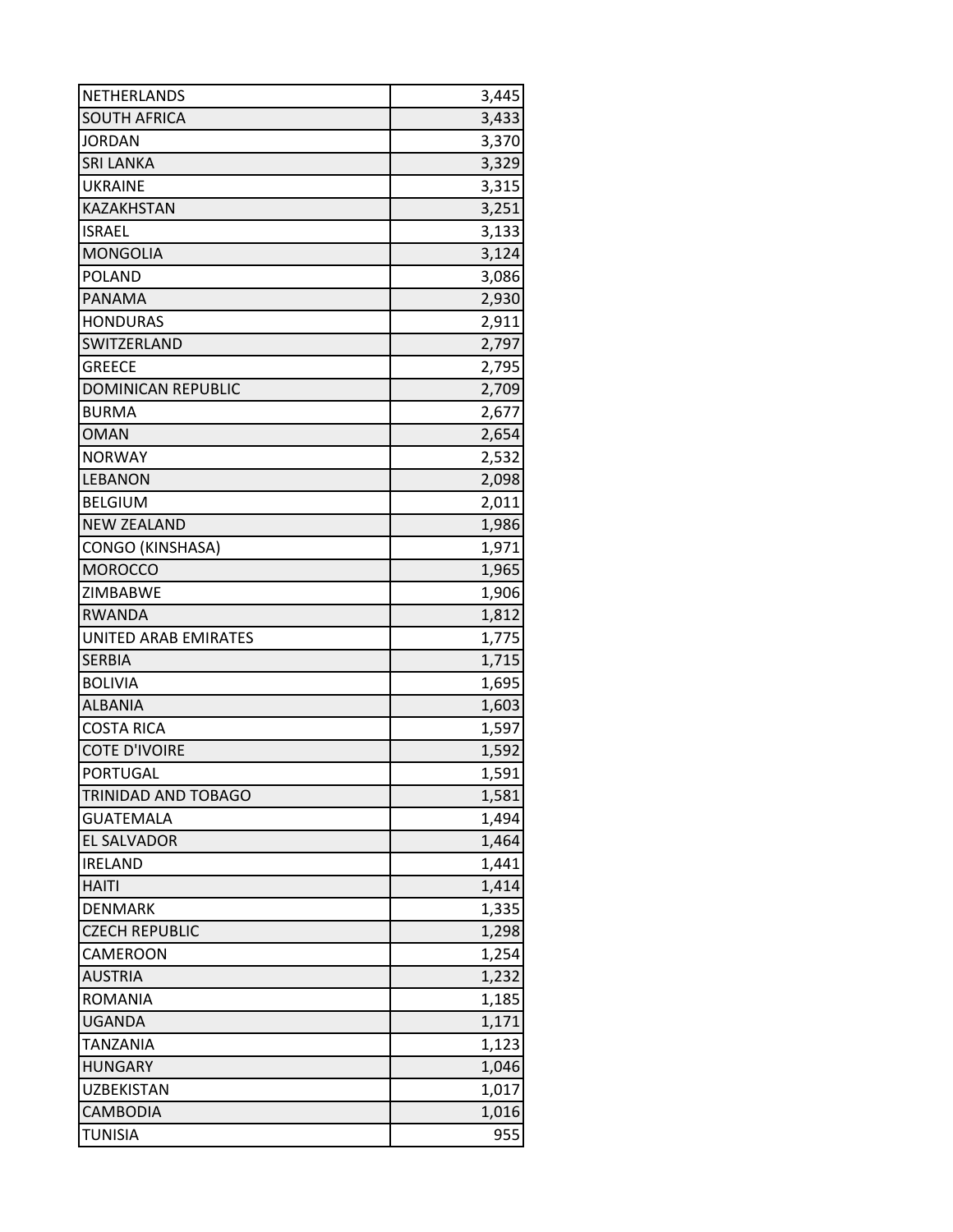| ANGOLA                        | 905 |
|-------------------------------|-----|
| AZERBAIJAN                    | 903 |
| <b>GEORGIA</b>                | 845 |
| <b>BULGARIA</b>               | 794 |
| <b>LIBYA</b>                  | 769 |
| SENEGAL                       | 759 |
| PARAGUAY                      | 757 |
| <b>FINLAND</b>                | 749 |
| <b>KYRGYZSTAN</b>             | 735 |
| ZAMBIA                        | 697 |
| <b>BELARUS</b>                | 684 |
| <b>DOMINICA</b>               | 666 |
| NICARAGUA                     | 655 |
| QATAR                         | 653 |
| <b>CROATIA</b>                | 621 |
| <b>BURKINA FASO</b>           | 575 |
| <b>ICELAND</b>                | 518 |
| <b>SLOVAKIA</b>               | 514 |
| <b>BERMUDA</b>                | 510 |
| <b>URUGUAY</b>                | 504 |
| <b>YEMEN</b>                  | 486 |
| ARMENIA                       | 485 |
| LITHUANIA                     | 483 |
| <b>CYPRUS</b>                 | 481 |
| <b>BELIZE</b>                 | 475 |
| <b>MACAU</b>                  | 475 |
| <b>ALGERIA</b>                | 465 |
| <b>GUYANA</b>                 | 449 |
| MALI                          | 444 |
| <b>BAHRAIN</b>                | 423 |
| <b>IRAQ</b>                   | 423 |
| <b>BARBADOS</b>               | 410 |
| TURKMENISTAN                  | 409 |
| <b>WEST BANK</b>              | 407 |
| <b>MALAWI</b>                 | 399 |
| SUDAN                         | 383 |
| <b>AFGHANISTAN</b>            | 372 |
| <b>TAJIKISTAN</b>             | 372 |
| LATVIA                        | 371 |
| LIBERIA                       | 369 |
| <b>GABON</b>                  | 359 |
| <b>SYRIA</b>                  | 359 |
| <b>BOSNIA AND HERZEGOVINA</b> | 343 |
| <b>EQUATORIAL GUINEA</b>      | 343 |
| <b>MAURITIUS</b>              | 340 |
| <b>MACEDONIA</b>              | 331 |
| <b>GAMBIA, THE</b>            | 313 |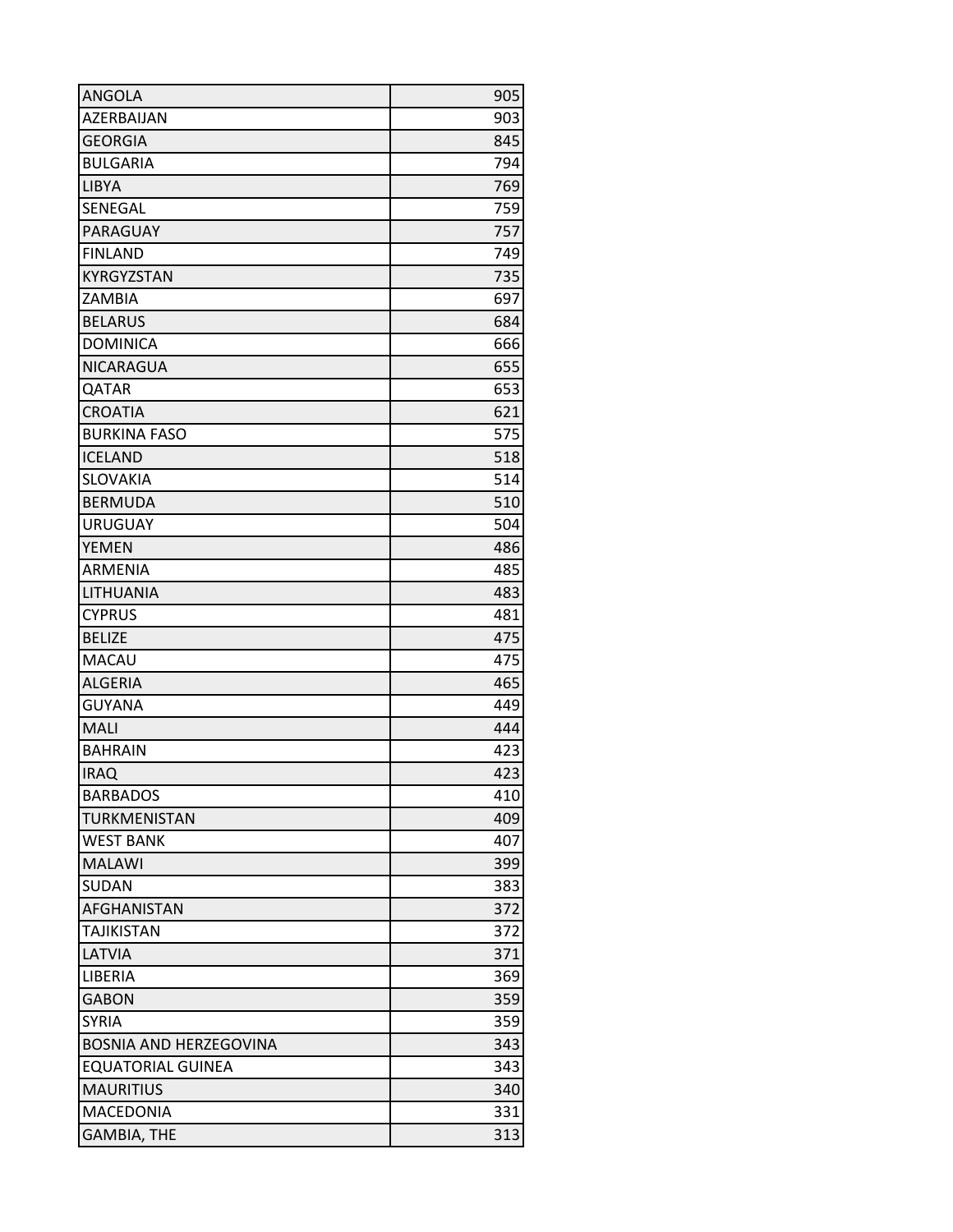| <b>SAINT LUCIA</b>               | 312 |
|----------------------------------|-----|
| <b>BENIN</b>                     | 307 |
| <b>SLOVENIA</b>                  | 294 |
| <b>MADAGASCAR</b>                | 281 |
| <b>BOTSWANA</b>                  | 267 |
| ANTIGUA AND BARBUDA              | 263 |
| <b>KOSOVO</b>                    | 253 |
| <b>TOGO</b>                      | 251 |
| <b>MONTENEGRO</b>                | 248 |
| <b>SAINT KITTS AND NEVIS</b>     | 246 |
| <b>SIERRA LEONE</b>              | 233 |
| <b>MOLDOVA</b>                   | 232 |
| <b>ESTONIA</b>                   | 227 |
| <b>NIGER</b>                     | 227 |
| SWAZILAND                        | 226 |
| <b>BURUNDI</b>                   | 215 |
| <b>GRENADA</b>                   | 206 |
| <b>CAYMAN ISLANDS</b>            | 205 |
| <b>BHUTAN</b>                    | 186 |
| MOZAMBIQUE                       | 186 |
| CONGO (BRAZZAVILLE)              | 182 |
| <b>CURACAO</b>                   | 166 |
| LAOS                             | 156 |
| <b>NAMIBIA</b>                   | 149 |
| PAPUA NEW GUINEA                 | 149 |
| SAINT VINCENT AND THE GRENADINES | 135 |
| <b>GAZA STRIP</b>                | 132 |
| <b>SOUTH SUDAN</b>               | 132 |
| <b>CUBA</b>                      | 128 |
| LUXEMBOURG                       | 119 |
| SOMALIA                          | 119 |
| <b>GUINEA</b>                    | 116 |
| <b>ERITREA</b>                   | 101 |
| <b>CAPE VERDE</b>                | 85  |
| <b>SURINAME</b>                  | 85  |
| <b>MALTA</b>                     | 83  |
| <b>ARUBA</b>                     | 76  |
| <b>CHAD</b>                      | 75  |
| <b>LESOTHO</b>                   | 74  |
| <b>BRITISH VIRGIN ISLANDS</b>    | 67  |
| <b>FIJI</b>                      | 62  |
| <b>MAURITANIA</b>                | 62  |
| <b>TURKS AND CAICOS ISLANDS</b>  | 60  |
| <b>STATELESS</b>                 | 44  |
| <b>BRUNEI</b>                    | 41  |
| <b>SINT MAARTEN</b>              | 36  |
| <b>MALDIVES</b>                  | 32  |